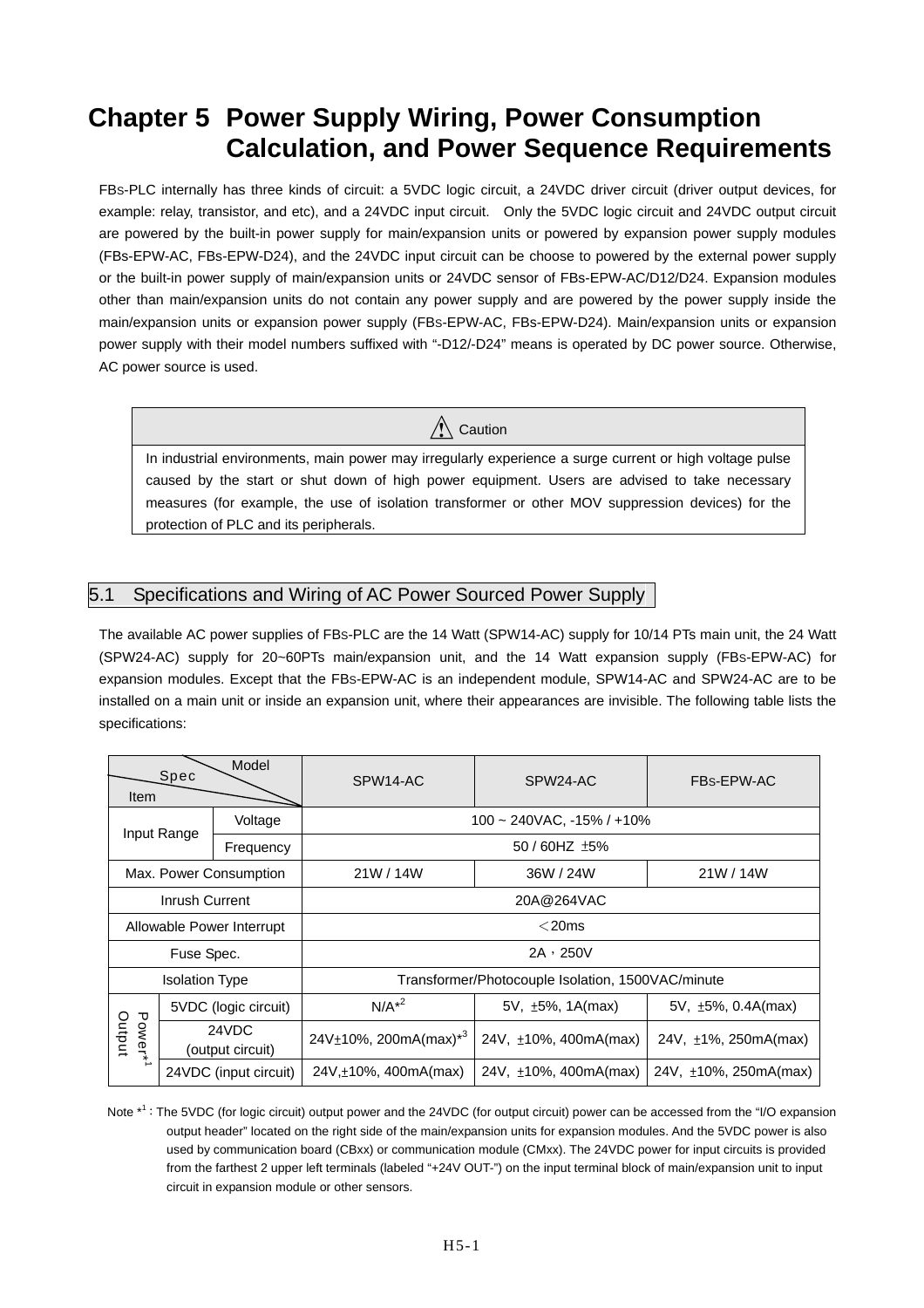- Note  $*^2$ : The 5VDC power of 10/14PTs main unit is generated from the 24VDC power in the output circuit, with specifications of 5VDC±10% and 400mA (max) (Circuit is located on the I/O board of 10/14PTs main unit).
- Note  $*^3$ : Without any I/O expansion interface, the 24VDC power in 10/14PTs main unit is for its output circuit alone and cannot be used for other purposes.



 $\bigwedge$  Warning Output of power for sensor cannot be connected in parallel with other powers, in which the conflict between two sets of power will decrease their lifetime or cause immediate damage. This will induce unexpected malfunction of PLC and cause serious or even deadly damage to people or equipment.



5.2 Specifications and Wiring of DC Power Sourced Power Supply

The available DC power sourced power supplies of FBS-PLC are the 14 Watt (SPW14-D12/D24) supply for 10/14PTs main unit, the 24 Watt (SPW24-D/12D24) supply for 20~60PTs main/expansion unit, and the 14 Watt expansion supply (FBS-EPW-D24) for expansion modules. Besides the FBS-EPW-D24 is an independent module, SPW14-D12/D24 and SPW24-D12/D24 are to be installed on a main unit or inside an expansion unit, where their appearances are invisible. The following table lists the specifications: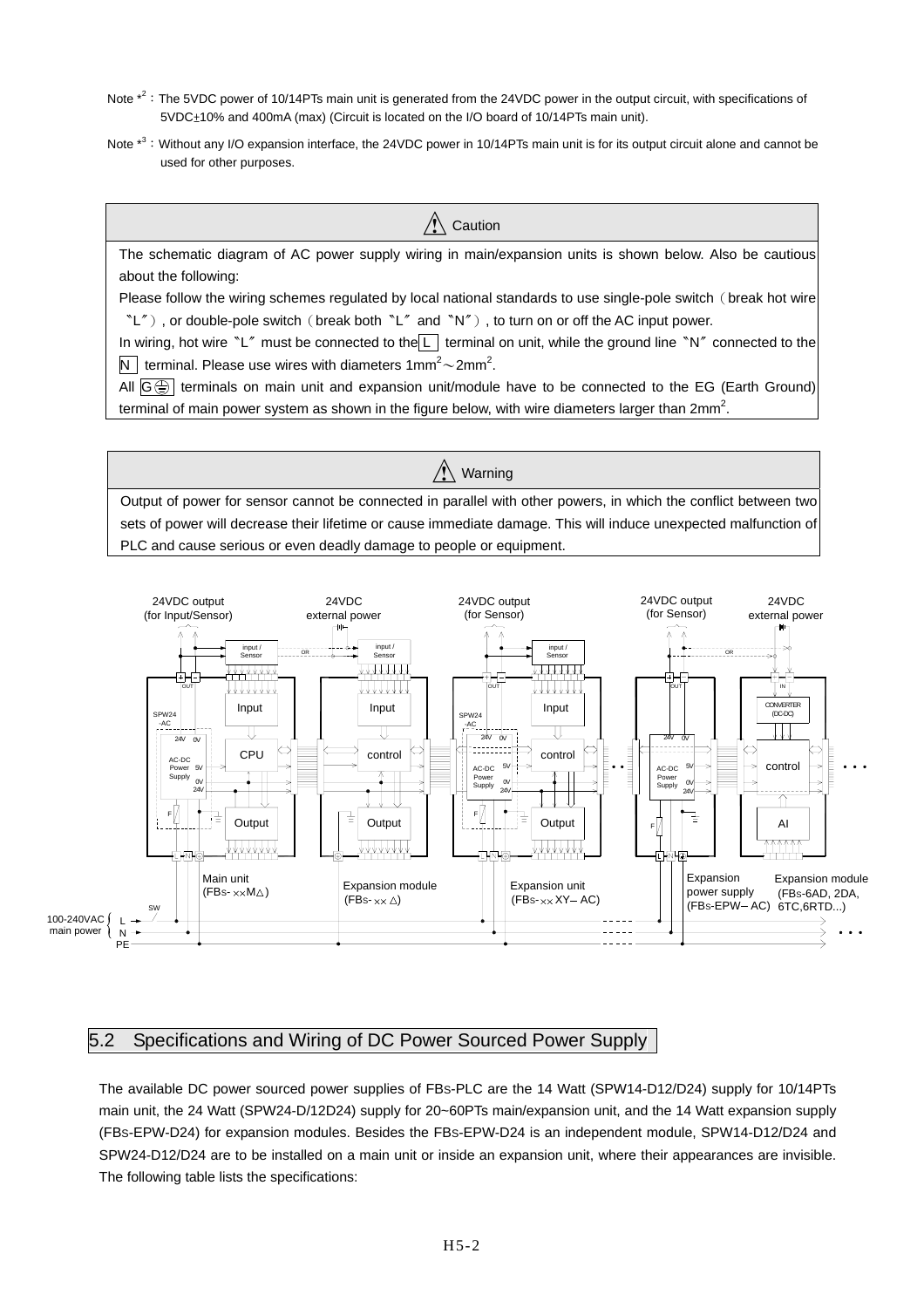| Model<br>Spec.<br>Item        |                           | SPW14-D12/D24<br>SPW24-D12/D24                     |                       | FBs-EPW-D24              |  |  |  |
|-------------------------------|---------------------------|----------------------------------------------------|-----------------------|--------------------------|--|--|--|
|                               | <b>Rated Voltage</b>      | 12 or 24VAC, -15%/+20%                             |                       | 24VAC, -15%/+20%         |  |  |  |
|                               | Max. Power Consumption    | 21W / 14W                                          | 26W / 24W             | 21W / 14W                |  |  |  |
|                               | Inrush Current            | 20A @ 12 or 24VDC                                  | 20A@24VDC             |                          |  |  |  |
|                               | Allowable Power Interrupt | $<$ 20ms                                           |                       |                          |  |  |  |
|                               | Fuse Spec.                | 3A(D12)/1.5A(D24), 125V<br>5A(D12)/2.5A(D24), 125V |                       | 1.5A, 125V               |  |  |  |
|                               | <b>Isolation Type</b>     | Transformer/Photo Coupler Isolation, 500VDC/minute |                       |                          |  |  |  |
|                               | 5VDC(logic circuit)       | $N/A^{2}$                                          | 5V, $\pm$ 5%, 1A(max) | $5V, \pm 5\%, 0.4A(max)$ |  |  |  |
| Power* <sup>1</sup><br>Output | 24VDC(output circuit)     | $24V±10\%$ , 200mA(max) <sup>*3</sup>              | 24V, ±10%, 400mA(max) | 24V, ±10%, 250mA(max)    |  |  |  |
|                               | 24VDC(input circuit)      | 24V±10%, 400mA(max)                                | 24V, ±10%, 400mA(max) | 24V, ±10%, 250mA(max)    |  |  |  |

Note  $*^1$ : The 5VDC (for logic circuit) output power and the 24VDC (for output circuit) power can be accessed from the "I/O expansion output header" located on the right side of main/expansion units for expansion modules. The 24VDC power for input circuit is provided from the farthest 2 upper left terminals (labeled "+24V OUT-") on the input terminal block of main/expansion unit to input circuit in expansion module or other sensors.

 $\sqrt{N}$  Caution The schematic diagram of DC power supply in main/expansion unit is shown below. Also be cautious about the following: Please follow the wiring schemes regulated by local national standards to choose single-pole switch (break 24V+) or double-pole switch (break both 24V+ and 24V−) in order to turn on or off DC input power.

Wiring of 24V+ input power must be connected to the terminal labeled by +, while the 24V− end is connected to the  $\boxed{-}$  terminal, Please use wires with diameters of 1mm<sup>2</sup>~2mm<sup>2.</sup>

The  $\boxed{G \bigoplus}$  terminals on main unit and all digital expansion units/modules must be connected to the EG (Earth Ground) terminal on main power system according to the scheme shown in the following figure, using wire diameters larger than  $2mm^2$ .

### $\sqrt{\ }$  Warning

Output of 24VDC power for input circuit cannot be connected in parallel with other powers, in which the conflict between two sets of power will decrease their lifetime or cause immediate damage. This will induce unexpected malfunction of PLC and cause serious or even deadly damage to people or equipment.



Note  $*^2$ : The 5VDC power of 10/14PTs main unit is generated by the oscillations of the 24VDC power in the output circuit, with specifications of 5VDC+10% and 400mA (max) (Circuit is located on the I/O board of 10/14PTs main unit)

Note  $*^3$ : Without any I/O expansion interface, the 24VDC power in 10/14PTs main unit is for its output circuit alone and cannot be used for other purposes.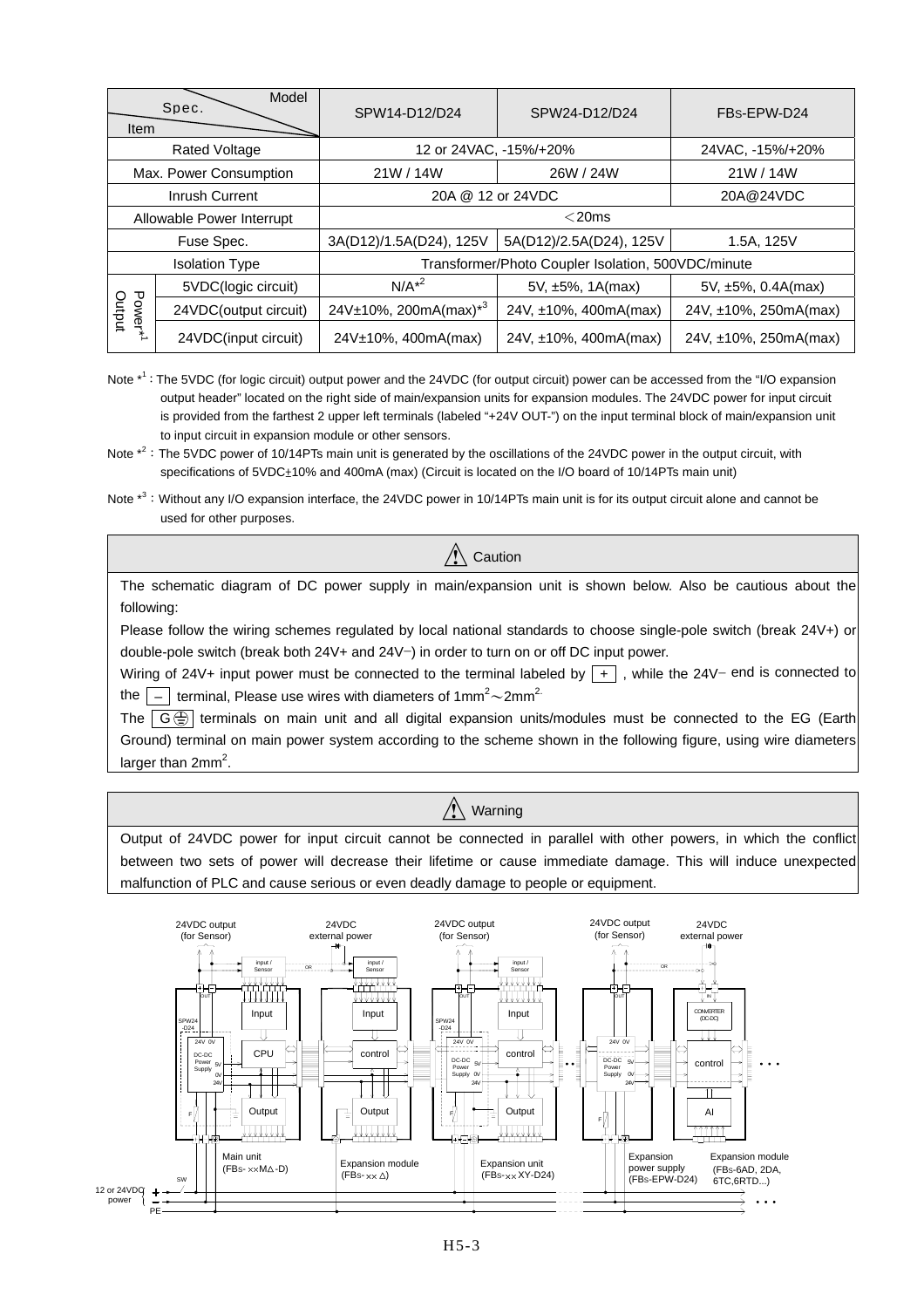## 5.3 Residual Capacity of Main/Expansion Unit & Current Consumption of Expansion **Module**

Besides its own circuits usage, the residual capacities of three sets of built-in power supply of main/expansion unit are big enough for other expansion modules usage. In addition, the expansion power (FBS-EPW) module can also provides the power for expansion modules usage. As each model of the main/expansion unit has AC/DC power or modules, it has different residual capacity, various models of expansion modules also consume different amounts of current. In practice, one has to consider the match between the two to avoid overload in any of the three sets of output power. In the following, the worst case of the available residual capacity in each main/expansion unit and the maximum power consumption of expansion modules are described below spare.

#### 5.3.1 Residual Capacity of Main/Expansion Unit

|             |           | <b>Extra Capacity</b> |                                                    | <b>Output Power</b>      |                         |
|-------------|-----------|-----------------------|----------------------------------------------------|--------------------------|-------------------------|
|             |           |                       | 5VDC(logic circuit)                                | 24VDC(output circuit)    | 24VDC(input circuit)    |
| Model       |           |                       | -output communication block<br>or expansion cable- | -output expansion cable- | -output terminal block- |
|             |           | FBs-10/14MA           | 300mA                                              |                          | 340mA                   |
|             |           | FBs-20MA              | 753 mA                                             | 335mA                    | 310mA                   |
|             |           | FBs-24MA              | 722 mA                                             | 325mA                    | 295mA                   |
|             |           | FBs-32MA              | 712 mA                                             | 315mA                    | 262mA                   |
|             |           | FBs-40MA              | 688 mA                                             | 295mA                    | 244mA                   |
|             |           | FBs-60MA              | 644 mA                                             | 255mA                    | 190 <sub>m</sub> A      |
| AC          | Main      | FBs-10/14MC           | 300 mA                                             |                          | 340mA                   |
| P<br>O<br>W | Unit      | FBs-20MC              | 753 mA                                             | 335mA                    | 310mA                   |
|             |           | FBs-24MC              | 722 mA                                             | 325mA                    | 295mA                   |
|             |           | FBs-32MC              | 712 mA                                             | 315mA                    | 262mA                   |
| E           |           | FBs-40MC              | 688 mA                                             | 295mA                    | 244mA                   |
| R           |           | FBs-60MC              | 644 mA                                             | 255mA                    | 190 <sub>m</sub> A      |
|             |           | FBs-20MN              | 710mA                                              | 310mA                    | 325 mA*                 |
|             |           | FBs-32MN              | 670mA                                              | 297mA                    | 280 mA*                 |
|             |           | FBs-44MN              | 627 mA                                             | 276 mA                   | 250 mA*                 |
|             |           | FBs-24XY-@            | 948 mA                                             | 350mA                    | 337mA                   |
|             | Expansion | FBs-40XY-@            | 918 mA                                             | 320mA                    | 292mA                   |
|             | Unit      | FBs-60XY-@            | 880 mA                                             | 280mA                    | 238mA                   |
|             |           | FBS-10/14MA-D24       | 300mA                                              |                          | 270mA                   |
|             |           | FBS-20MA-D24          | 753mA                                              | Total295mA               |                         |
|             |           | FBS-24MA-D24          | 722mA                                              | Total270mA               |                         |
| DC          |           | FBS-32MA-D24          | 712mA                                              | Total227mA               |                         |
|             |           | FBS-40MA-D24          | 688mA                                              | Total 189mA              |                         |
| P           | Main      | FBS-60MA-D24          | 644mA                                              | Total 95mA               |                         |
| O           | Unit      | FBS-10/14MC-D24       | 300mA                                              |                          | 270mA                   |
| W<br>Е      |           | FBS-20MC-D24          | 753mA                                              | Total 295mA              |                         |
| R.          |           | FBS-24MC-D24          | 722mA                                              | Total 270mA              |                         |
|             |           | FBS-32MC-D24          | 712mA                                              | Total 227mA              |                         |
|             |           | FBS-40MC-D24          | 688mA                                              | Total 189mA              |                         |
|             |           | FBS-60MC-D24          | 644mA                                              |                          | Total 95mA              |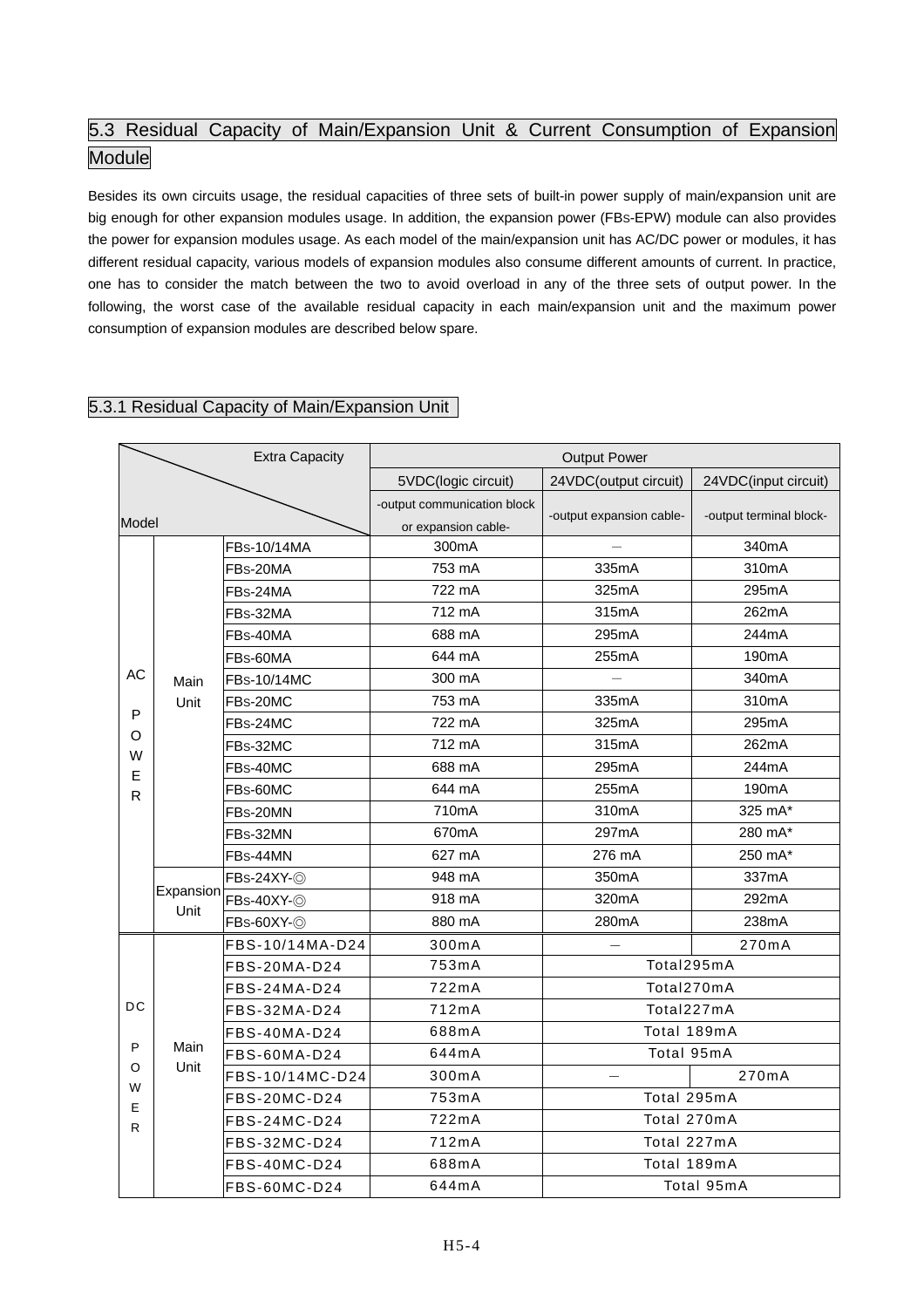|      | IFBS-20MN-D24                                          | 710mA | Total 285mA* |
|------|--------------------------------------------------------|-------|--------------|
|      | IFBS-32MN-D24                                          | 670mA | Total 227mA* |
|      | IFBS-44MN-D24                                          | 627mA | Total 176mA* |
|      | $\mathsf{Expansion} \mathsf{FBS-24XY}-\mathsf{\odot} $ | 948mA | Total 337mA  |
| Unit | $\textsf{FBS-40XY}-\circledcirc$                       | 918mA | Total 262mA  |
|      | $\textsf{FBS-60XY}-\circledcirc$                       | 880mA | Total 168mA  |

- In the above table, the residual capacity is calculated according to the most power-consuming model (for example, MCT) of in each main/expansion unit by its I/O point number, under the maximum load condition (with both DI and DO ON). The basic units for calculation are 7.5mA /PT for high/medium speed DI, 4.5mA/PT for low speed DI (Ultra high speed DI does not use the 24VDC power in input circuit), 10mA/PT for high speed DO, 7.5mA/PT for medium speed DO, and 5mA for low speed DO and relay output. (excluding the SSR model).
- See Sections 5.1 and 5.2 for the residual capacity of expansion power (-EPW-AC and -EPW-D24)

### $\hat{\wedge}$  Warning

Either for the built-in power supply of the main/expansion unit or the expansion power supply for the expansion unit, the total amount of current cannot exceed the value listed in the above table. Any violation will cause a voltage drop by overloading the power supply, or intermittent powered with the supply in protection mode, either of which will result in unexpected action of PLC and cause harm to people or damage to equipment.

#### 5.3.2 Maximum Current Consumption of Expansion Module

Without its own power supply, expansion modules must be supported by the main/expansion unit, expansion power, or external power supply (24VDC input circuit alone). The following table lists the maximum consumption current of each expansion module.

| Model                        | Current        | 5VDC Logic Circuit      | 24VDC Output Circuit      | 24VDC Input Circuit |  |  |
|------------------------------|----------------|-------------------------|---------------------------|---------------------|--|--|
|                              |                | -input expansion cable- | --input terminal block--- |                     |  |  |
|                              | FBs-24XY       | 54 mA                   | 85mA                      | 63mA                |  |  |
|                              | FBs-40XY       | 83 mA                   | 136mA                     | 108mA               |  |  |
| Digital I/O Expansion Module | FBs-60XY       | 119 mA                  | 124mA                     | 162mA               |  |  |
|                              | FBs-8XY        | 30 mA                   | 34mA                      | 18 <sub>m</sub> A   |  |  |
|                              | FBs-8X         | 30 mA                   | $\overline{\phantom{m}}$  | 36mA                |  |  |
|                              | FBs-8Y         | 29 mA                   | 68mA                      |                     |  |  |
|                              | FBs-16XY       | 40 mA                   | 68 <sub>m</sub> A         | 36mA                |  |  |
|                              | FBs-16Y        | 40 mA                   | 136mA                     |                     |  |  |
|                              | <b>FBs-20X</b> | 35 mA                   | $\equiv$                  | 90 <sub>m</sub> A   |  |  |
|                              | $FBs-24X$      | 54 mA                   |                           | 108mA               |  |  |
|                              | FBs-24YT       | 66 mA                   | $\overline{\phantom{0}}$  |                     |  |  |
|                              | FBs-32DGI      | 14 mA                   | $\overline{\phantom{0}}$  | 36mA                |  |  |
|                              | FBs-7SG1       | 24 mA                   | $\overline{\phantom{0}}$  | 213 mA              |  |  |
|                              | FBs-7SG2       | 24 mA                   | $\equiv$                  | 396 mA              |  |  |
|                              | FBs-6AD        | 25 mA                   |                           | 53 mA               |  |  |
|                              | FBs-2DA        | 33 mA                   | $\overline{\phantom{0}}$  | 90 mA               |  |  |
|                              | FBs-4DA        | 35 mA                   | $\overline{\phantom{0}}$  | 137 mA              |  |  |
| Numeric I/O Expansion Module | FBs-4A2D       | 35 mA                   | $\overline{\phantom{0}}$  | 103 mA              |  |  |
|                              | FBs-2TC        | 30 mA                   | $\overline{\phantom{0}}$  | 21 mA               |  |  |
|                              | FBs-6TC        | 30 mA                   | $\overline{\phantom{0}}$  | 29 mA               |  |  |
|                              | FBs-6RTD       | 32 mA                   | $\overline{\phantom{0}}$  | 16 mA               |  |  |
|                              | FBs-16TC       | 30 mA                   | $\overline{\phantom{0}}$  | 58 mA               |  |  |
|                              | FBs-16RTD      | 32 mA                   | $\overline{\phantom{0}}$  | 19 mA               |  |  |
|                              | FBs-6NTC       | 33 mA                   |                           | 16 mA               |  |  |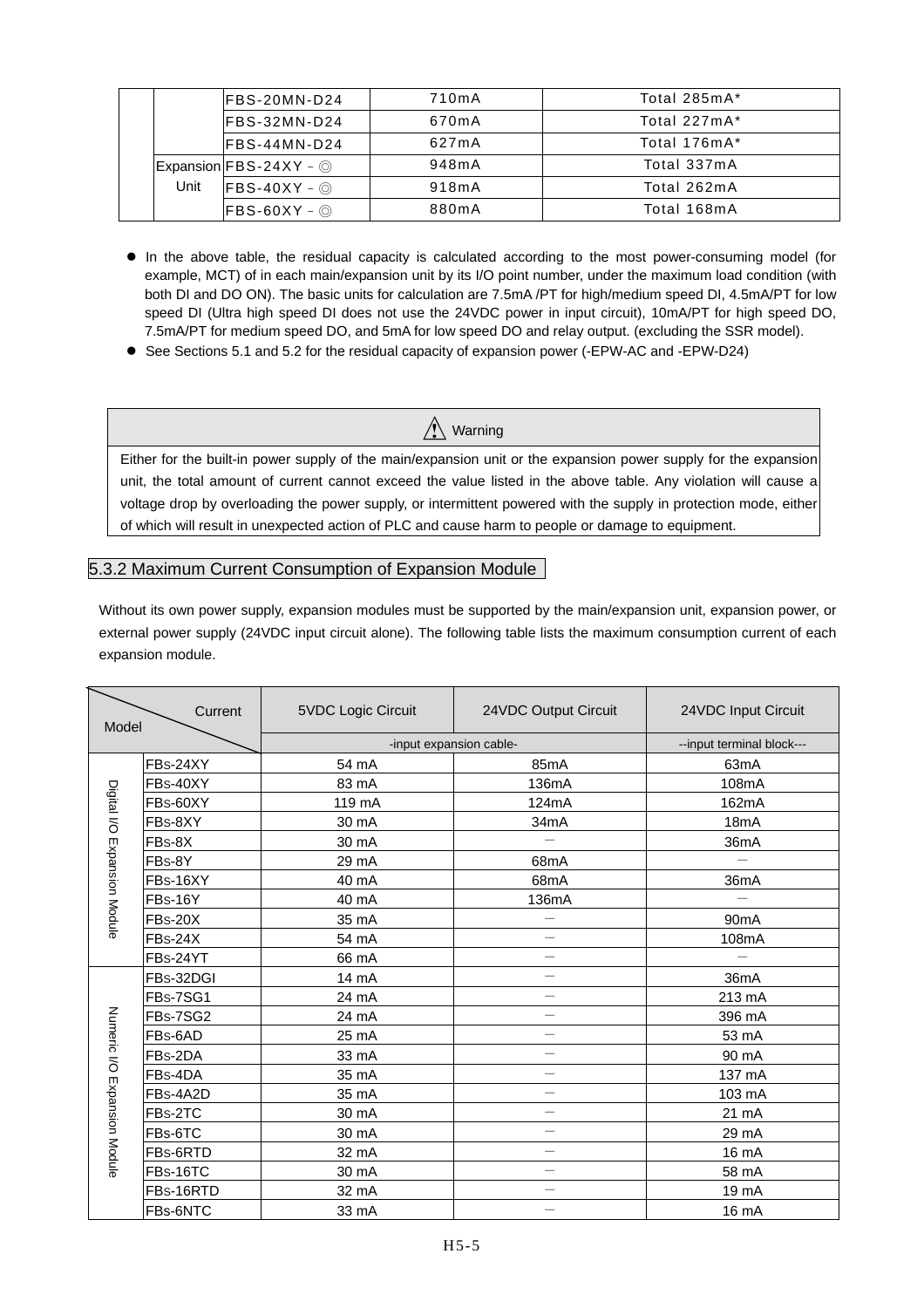|                             | FBs-2A4TC       | 39 mA                    | $\overline{\phantom{0}}$ | 52 mA                    |
|-----------------------------|-----------------|--------------------------|--------------------------|--------------------------|
|                             | FBs-2A4RTD      | 39 mA                    | $\overline{\phantom{0}}$ | 32 mA                    |
|                             | FBs-B4AD        | 25 mA                    | $\overline{\phantom{0}}$ |                          |
|                             | FBs-B2DA        | 223 mA                   | $\overline{\phantom{0}}$ | $\overline{\phantom{0}}$ |
|                             | FBs-B2A1D       | 158 mA                   | $\overline{\phantom{0}}$ | $\overline{\phantom{0}}$ |
| Voice                       |                 |                          |                          |                          |
| Output                      | FBs-VOM         | 500 mA                   |                          |                          |
| Module                      |                 |                          |                          |                          |
| Special                     | FBs-4PT         | 25 mA                    |                          | 82 mA                    |
|                             | Modules FBs-1LC | 32 mA                    | $\overline{\phantom{0}}$ | 48 mA                    |
|                             | FBs-CB2         | 13 mA                    | $\overline{\phantom{0}}$ | $\overline{\phantom{0}}$ |
|                             | FBs-CB22        | 26 mA                    | $\qquad \qquad -$        | $\overline{\phantom{0}}$ |
| Communication<br>Board (CB) | FBs-CB5         | 51 mA                    | $\overline{\phantom{0}}$ | $\overline{\phantom{0}}$ |
|                             | FBs-CB55        | 95 mA                    | $\overline{\phantom{0}}$ | $\equiv$                 |
|                             | FBs-CB25        | 55 mA                    | $\overline{\phantom{0}}$ | $\overline{\phantom{0}}$ |
|                             | FBs-CBE         | 50 mA                    |                          |                          |
|                             | FBs-CM22        | 18 mA                    | $\overline{\phantom{0}}$ | $\overline{\phantom{0}}$ |
|                             | FBs-CM55        | 95 mA                    | $\overline{\phantom{0}}$ | $\overline{\phantom{0}}$ |
|                             | FBs-CM25        | 70 mA                    | $\overline{\phantom{0}}$ | $\overline{\phantom{0}}$ |
|                             | FBs-CM25E       | 110 mA                   | $\overline{\phantom{0}}$ | $\overline{\phantom{0}}$ |
| Module (CM)                 | FBs-CM55E       | 120 mA                   | $\overline{\phantom{0}}$ | $\overline{\phantom{0}}$ |
| Communication               | FBs-CM25C       | $\overline{\phantom{0}}$ | $\overline{\phantom{0}}$ | 41 mA                    |
|                             | FBs-CM5R        |                          | $\overline{\phantom{0}}$ | 26 mA                    |
|                             | FBs-CM5H        |                          | $\overline{\phantom{0}}$ | 135 mA                   |
|                             | FBs-BDAP        | 47 mA                    | $\overline{\phantom{0}}$ |                          |
|                             | FBs-BPEP        | 58 mA                    | $\overline{\phantom{0}}$ | $\equiv$                 |
| Others                      | FBs-DAPB        |                          | $\overline{\phantom{0}}$ | 75 mA                    |
|                             | FBs-DAPC        | 193 mA                   | $\overline{\phantom{0}}$ | $\overline{\phantom{0}}$ |
|                             | <b>FP-08</b>    | 125 mA                   | $\overline{\phantom{0}}$ | $\overline{\phantom{0}}$ |

- The above table lists the required current for the maximum consumption in each expansion module. The 24VDC input circuit consumes 4.5mA less per point of OFF state DI in DI/O module, while the 24VDC output circuit consumes 5mA less per point of OFF state DO. The effect of power consumption variation regarding the ON/OFF state of DI/DO of expansion modules other than DI/O are less significant and can be neglected.
- The effect of residual capacity variation regarding the ON/OFF state of DI/DO for 5VDC logic circuit can be neglected.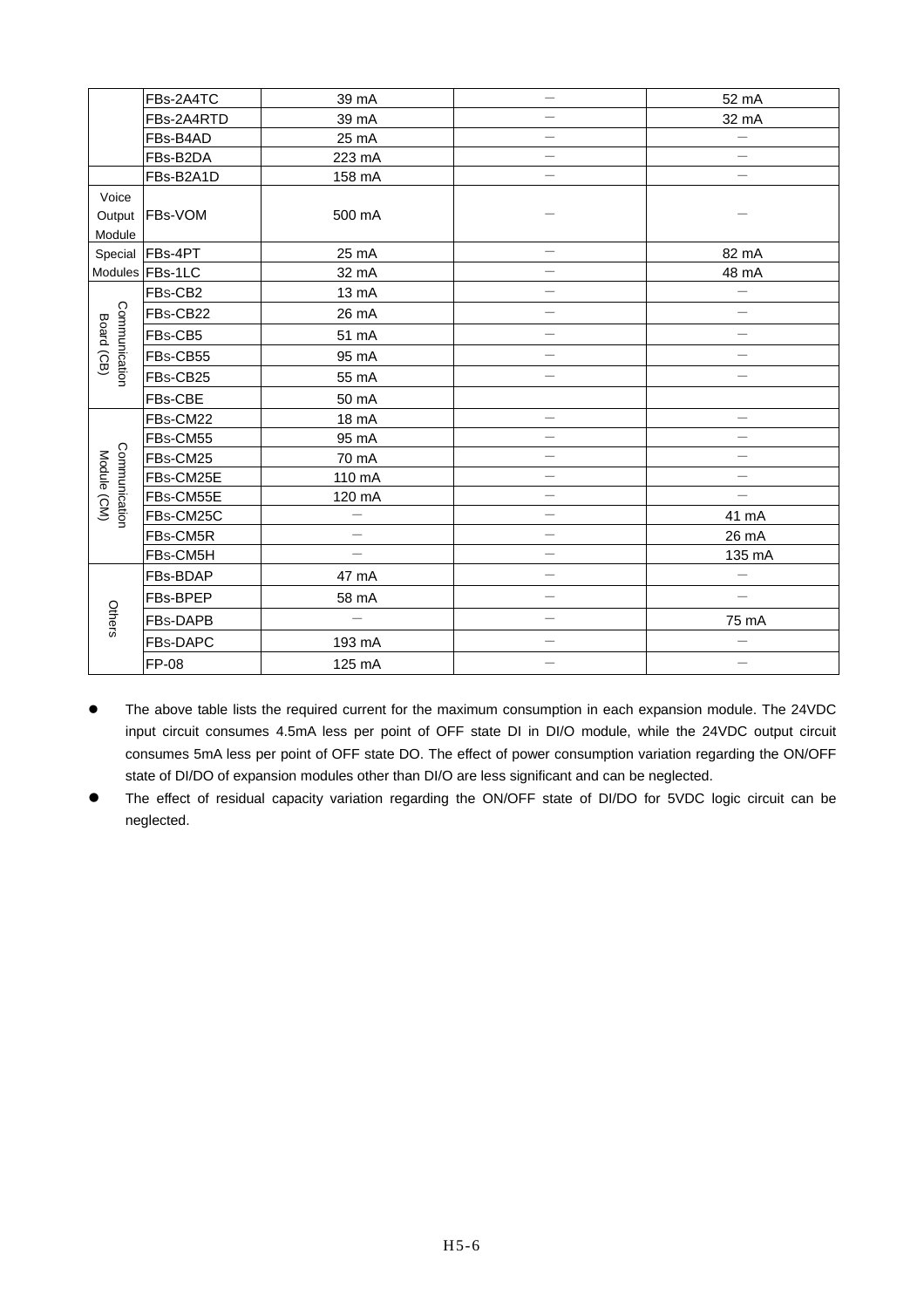#### 5.3.3 Calculation Example of Power Capacity

 Power module selection is depending on the sum of current consumption of all modules. Therefore, user must know the current consumption of each module. Please refer to the above table, which has the maximum current consumption of each expansion module.

Before power module selection, we need to calculate the total current consumptions. Calculations need to be divided into two sections, DC5V (Bus Power) current consumption and DC24V (Bus Power) current consumption.

User must consider the match between power and expansion modules cannot cause BusPower output power of any one group of overload use.

Example 1: The below diagram is a system modules, try to calculate the power supply used of the system.

| $FBs-$ | $FBs-$ | FBs-        | $FBs-$ | $FBs-$ | $FBs-$ |            |
|--------|--------|-------------|--------|--------|--------|------------|
| CM55E  | B2DA   | <b>24MC</b> | 60XYR  | 16YR   | 6AD    |            |
|        |        |             |        |        |        | Unit: $m/$ |

| Unit: $mA$ |  |  |
|------------|--|--|
|            |  |  |

|                            |        |        |        |        |        |       | Result        |
|----------------------------|--------|--------|--------|--------|--------|-------|---------------|
| Internal 5VDC logic power  | $-120$ | $-223$ | $+722$ | $-119$ | $-40$  | $-25$ | $+195$ (OK)   |
| supply                     |        |        |        |        |        |       |               |
| Internal 24VDC logic power |        |        | $+325$ | $-124$ | $-136$ |       | (OK)<br>$+65$ |
| supply                     |        |        |        |        |        |       |               |
| External 24VDC Sensor      |        |        | $+295$ | $-162$ |        | $-53$ | (OK)<br>$+80$ |
| power supply               |        |        |        |        |        |       |               |

Result: (1) First calculate current consumption of internal 5VDC logic power supply

- +722mA 120mA 223mA 119mA 40mA 25mA = +195 mA (OK)
- (2) And then calculate current consumption of internal 24VDC logic power supply  $+325mA - 124mA - 136mA = +65 mA$  (OK)
- (3) Calculate current consumption of external 24VDC Sensor power supply  $+295mA - 162mA - 53mA = +80 mA$  (OK)

In conclusion, the total current consumption of the above five modules cannot exceed the total current consumption of the main unit, so do not need to expand any power supply module.

Example 2: The below diagram is a system modules, try to calculate the power supply used of the system.

| $FBs-$ | FB <sub>s</sub> -             | FB <sub>s</sub> - | $\mathsf{FBs}$ | $FBs-$ | $FBs-$ | $FBs-$ |  |
|--------|-------------------------------|-------------------|----------------|--------|--------|--------|--|
| CM55E  | B <sub>2</sub> D <sub>A</sub> | $24MC$ 60XYR 16YR |                |        | 16YR   | 6AD    |  |
|        |                               |                   |                |        |        |        |  |

Unit **:** mA

|                      |        |        |        |        |        |       |       | Result                 |
|----------------------|--------|--------|--------|--------|--------|-------|-------|------------------------|
| Internal 5VDC logic  | $-120$ | $-223$ | $+722$ | $-119$ | $-40$  | $-40$ | $-25$ | $+155$ (OK)            |
| power supply         |        |        |        |        |        |       |       |                        |
| Internal 24VDC logic |        |        | $+325$ | $-124$ | $-136$ | -136  |       | (overload)<br>$1 - 71$ |
| power supply         |        |        |        |        |        |       |       |                        |
| External 24VDC       |        |        | $+295$ | $-162$ |        |       | $-53$ | (OK)<br>$+80$          |
| Sensor power supply  |        |        |        |        |        |       |       |                        |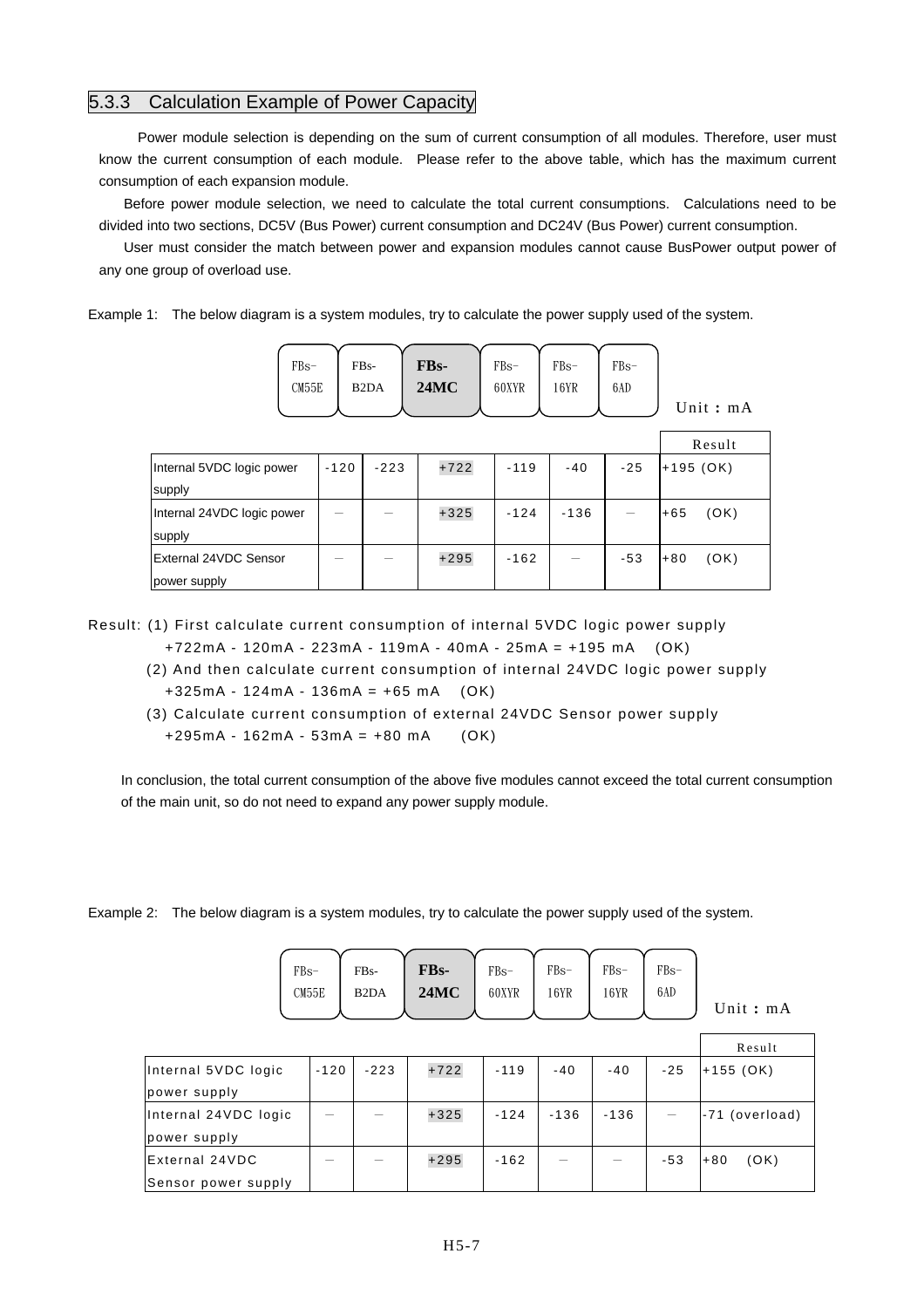Result: (1) First calculate current consumption of internal 5VDC logic power supply +722mA - 120mA - 223mA - 119mA - 40mA - 40mA - 25mA = +155 mA (OK)

- (2) And then calculate current consumption of internal 24VDC logic power supply +325mA - 124mA - 136mA - 136mA = -71 mA (overload)
- (3) Calculate current consumption of external 24VDC Sensor power supply +295mA - 162mA - 53mA = +80 mA (OK)

In conclusion, the total current consumption of internal 24VDC logic power supply of above six expansions exceeds power capacity of the main unit, so needs to expand power supply module as in example 3.

Example 3: The below diagram is a system modules, try to calculate the power supply used of the system.

|                                          | $FBs-$<br>CM55E | FB <sub>s</sub> -<br>B <sub>2</sub> D <sub>A</sub> | FB <sub>s</sub> -<br>24MC | $FBs-$<br>60XYR | $FBs-$<br>16YR | $FBs-$<br>6AD                   |               | $FBs-$<br>$EPW-AC$ | $FBs-$<br>16YR | Unit: mA    |  |
|------------------------------------------|-----------------|----------------------------------------------------|---------------------------|-----------------|----------------|---------------------------------|---------------|--------------------|----------------|-------------|--|
|                                          |                 |                                                    | (1)                       |                 |                |                                 | (2)<br>Result |                    |                | Result      |  |
| Internal 5VDC<br>logic power<br>supply   | $-120$          | $-223$                                             | $+722$                    | $-119$          | $-40$          | $-25$                           | $+195$ (OK)   | 400                | $-40$          | $+360(OK)$  |  |
| Internal 24VDC<br>logic power<br>supply  |                 |                                                    | $+325$                    | $-124$          | $-136$         | $\hspace{0.1mm}-\hspace{0.1mm}$ | $+65$ (OK)    | 250                | $-136$         | $+114$ (OK) |  |
| External 24VDC<br>Sensor power<br>supply |                 |                                                    | $+295$                    | $-162$          |                | $-53$                           | $+80$ (OK)    | 250                |                | $+250(OK)$  |  |

Result: (1) First calculate the current consumption of expansion modules which provided from the main unit.

current consumption of internal 5VDC logic power supply +722mA - 120mA - 223mA - 119mA - 40mA - 25mA = 195mA (OK) current consumption of internal 24VDC logic power supply +325mA - 124mA - 136mA = 65 mA (OK) current consumption of external 24VDC Sensor power supply +295mA - 162mA - 53mA = 80 mA (OK) (2) then calculate the current consumption of expansion modules which provided from

expansion power supply module current consumption of internal 5VDC logic power supply  $+400mA - 40mA = +360 mA$  (OK) current consumption of internal 24VDC logic power supply  $+250mA - 136mA = +114 mA$  (OK) current consumption of external 24VDC Sensor power supply  $+250mA - 0mA = +250 mA$  (OK)

In conclusion, add one expansion power supply(FBs-EPW-AC)  $\cdot$  in this way it can satisfy the total current consumption of six expansion modules.